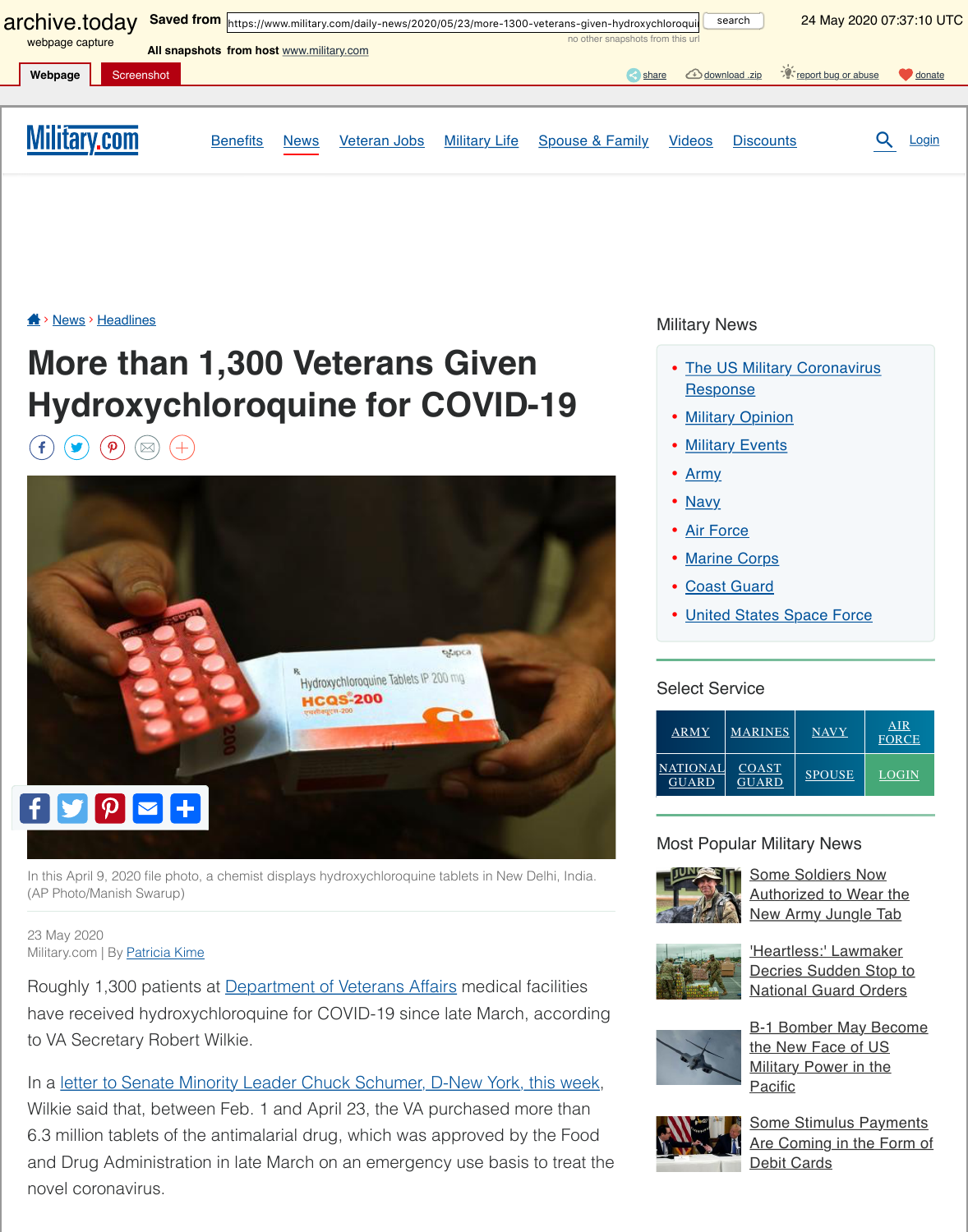[to prevent infection.](https://archive.is/o/aOXrt/https://www.military.com/daily-news/2020/05/22/shes-doing-well-esper-discusses-young-sailor-who-took-down-corpus-christi-gunman.html)

Schumer said he and several veterans groups have concerns about the of the medication on VA patients, many of whom are older and have underlying health conditions that make them more susceptible to the dru most severe side effect, a disruption of regular heart rhythms.

"Veterans' groups remain deeply concerned that the VA has made large purchases of this drug and appears to have administered it to veterans despite the well-known, and in some cases, fatal risks," he wrote Wilkie.



Sen. Chuck Schumer, D-N.Y., attends a ceremony to unveil a portrait honoring former Speake the House John Boehner on Capitol Hill, on Nov. 19, 2019, in Washington. (AP Photo/Michael McCoy)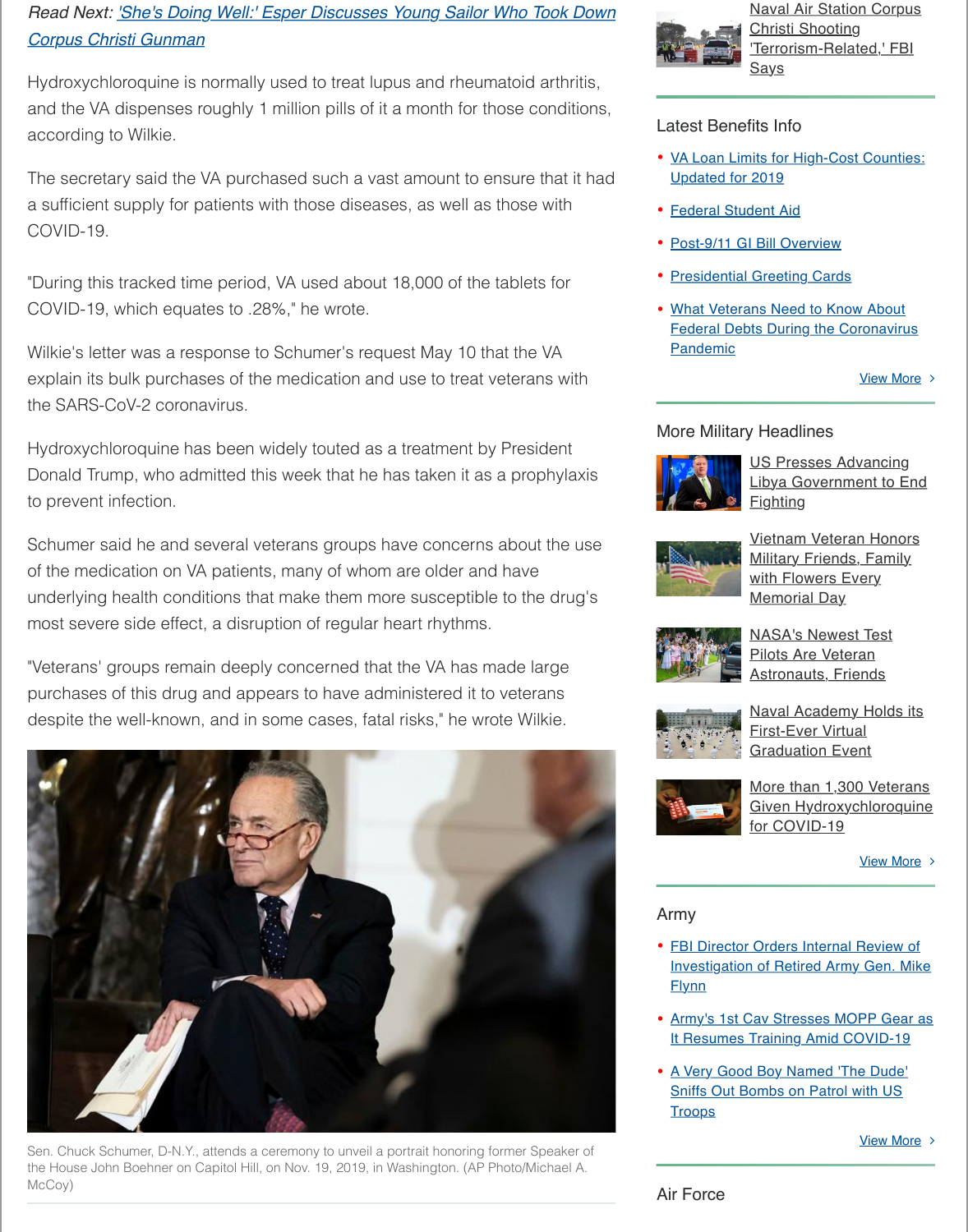Other studies of hydroxychloroquine have shown mixed results. An ongo study at New York University's Grossman School of Medicine found that patients who received hydroxychloroquine, azithromycin and zinc were 4 less likely to die from COVID-19.

A study of 1,500 patients conducted by the New York State Health Department and State University of New York Albany School of Public He found that the medications did not reduce hospital deaths.

Wilkie said the VA's own Office of Research and Development is planning study on hydroxychloroquine's effectiveness as a preventive measure for those exposed, and it is also working with pharmaceutical company Nov on a "national multi-site clinical trial that will look at the medication, along azithromycin, as a treatment."

The San Francisco VA Medical Center has another study of hydroxychloroquine underway, and several VA medical centers are exame the effectiveness of other medicines to treat SARS-CoV-2 infections, inclu the rheumatoid arthritis drug sarilumab and degarelix, a prostate cancer drug.

After receiving the VA's response, Schumer said the department now need to "come clean on the full extent of its use of the drug on veterans, and its basis for doing so."

"We need to know what the basis was for using this drug against the consensus of science, which called into question its effectiveness in treating that COVID-19," Schumer said.

More than 13,000 veterans in the VA health system have been diagnosed